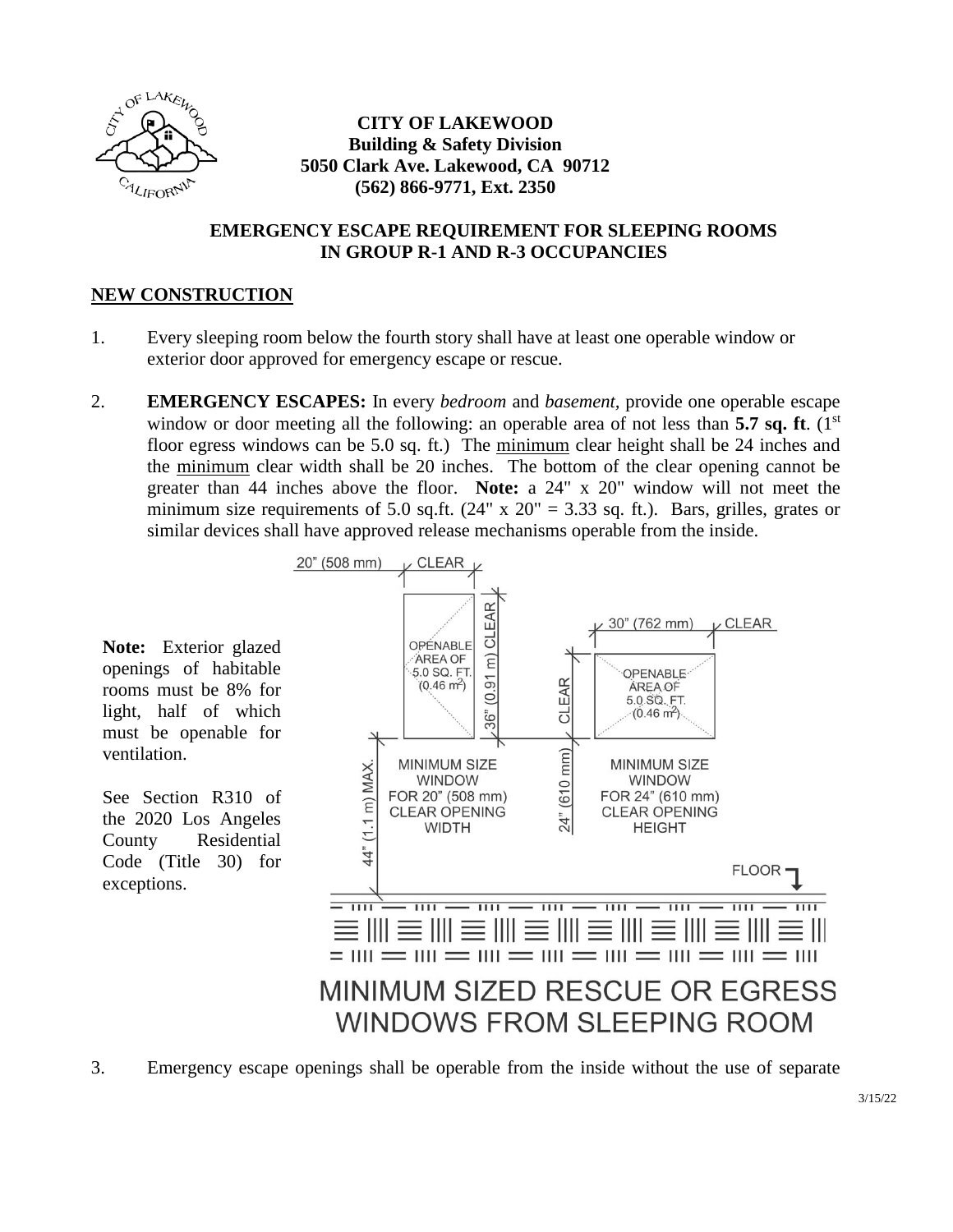tools. Sliding glass doors may have key locking hardware if the bedroom is protected by smoke detectors.

#### **WINDOW CHANGE OUT IN EXISTING CONSTRUCTION**

1. Regardless of when the original construction permit was issued, replacing (window change out) and/or relocating existing emergency escape and rescue windows shall comply with Section R310 of 2020 Los Angeles County Residential Code (Title 30). At least one window shall comply with the minimum size, minimum dimensions, maximum height from floor and operational constraints. All other windows may be replaced and/or relocated with the same size or larger.

FOR COMPLETE INFORMATION, REFER TO THE RESIDENTIAL CODE.

#### **LIGHT AND VENTILATION REQUIREMENTS**

- 1. Habitable rooms (living room, kitchen, bedroom, etc.) shall be provided with natural light from exterior openings not less than 8% of the floor area of the room served. Open able area shall be not less than 4% of the floor area. Mechanical ventilation may be provided in lieu of the required operable area.
- 2. Bathrooms, water closet compartments, and similar rooms shall be provided with ventilation from openable exterior openings with an area not less than 3 square feet, one half of which is openable. The glazed areas are not required where artificial light and mechanical ventilation of 50 CFM (cubic feet per minute) intermittent or 25 CFM continuous ventilation are provided.

#### **TEMPERED GLASS REQUIREMENTS**

- 1. Any window less than 18 inches in height from a walking surface.
- 2. Any window less than 24 inches from any door.
- 3. Any window over a bathtub or shower less than 5 feet from the floor of the shower or bathtub.
- 4. Any window within 40 inches of a locking device.

(2020 County of Los Angeles Building Code)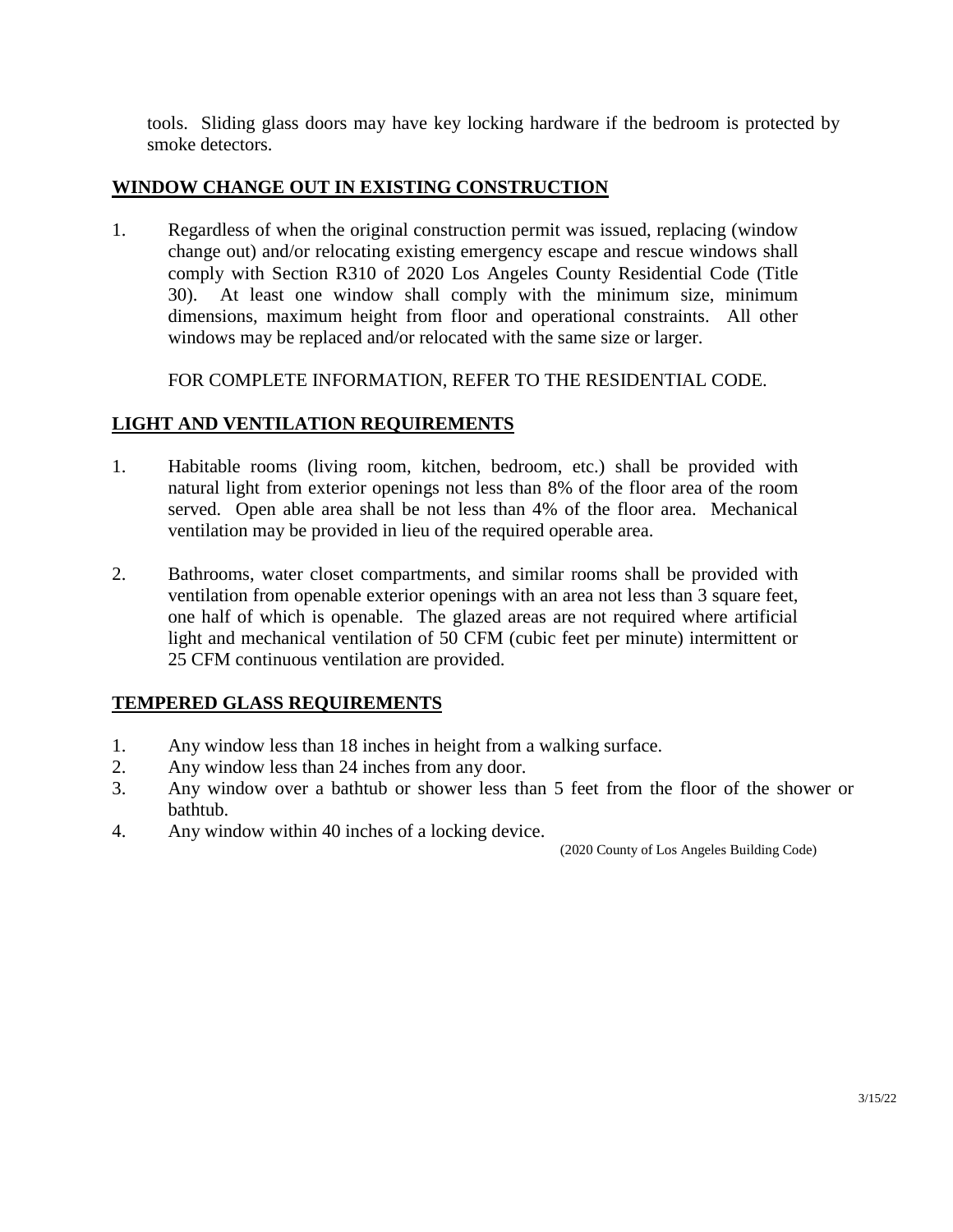### **REPLACEMENT OF WINDOWS**

All replacement windows, and added glazed areas up to  $75 \text{ ft}^2$ , must conform to the 2019 Building Energy Efficiency Standards. The requirements are found in the highlighted column of the chart below. Following the chart, is an example of where to find these numbers on the energy sticker that will be attached to the new windows.

Exemption: Replacing a portion of the glazing within a single opening, without altering the frame.

| <b>Climate Zone</b>                                            |           |      |           |      |                        | n    |      |      | 9    | 10   | 11   | 12   | 13   | 14   |      |           |
|----------------------------------------------------------------|-----------|------|-----------|------|------------------------|------|------|------|------|------|------|------|------|------|------|-----------|
| <b>Maximum Solar Heat</b><br><b>Gain Coefficient</b><br>(SHGC) | <b>NR</b> | 0.23 | <b>NR</b> | 0.23 | $\overline{\text{NR}}$ | 0.23 | 0.23 | 0.23 | 0.23 | 0.23 | 0.23 | 0.23 | 0.23 | 0.23 | 0.23 | <b>NR</b> |
| <b>Maximum U-factor</b>                                        | 0.30      | 0.30 | 0.30      | 0.30 | 0.30                   | 0.30 | 0.30 | 0.30 | 0.30 | 0.30 | 0.30 | 0.30 | 0.30 | 0.30 | 0.30 | 0.30      |

**Source: California 2019 Building Energy Efficiency Standards for Residential and Nonresidential Buildings**



*EXAMPLE NFRC Temporary Label*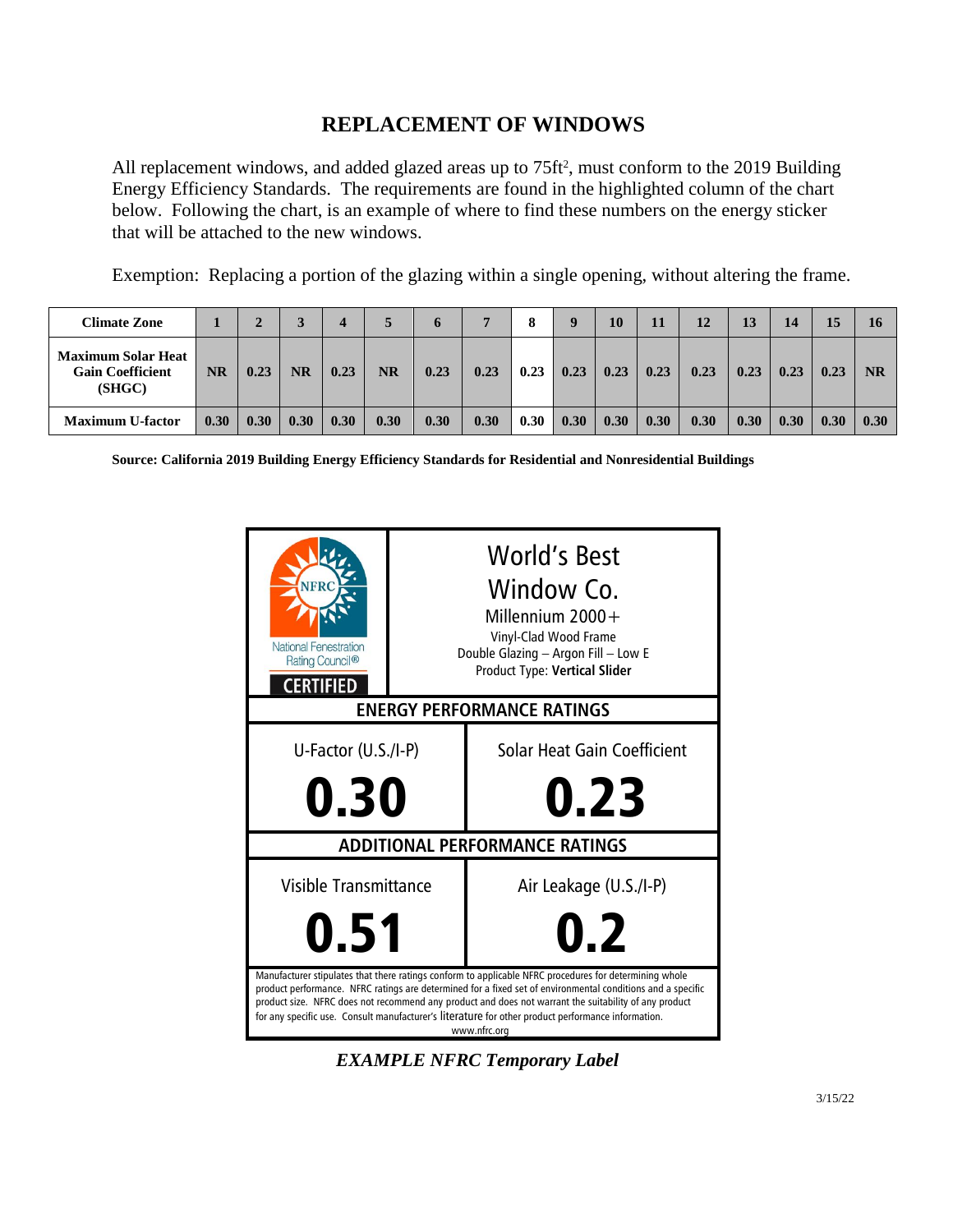# WINDOWS/NEW EXTERIOR DOORS/FRENCH DOORS

Windows being replaced, like for like:

- Need to provide a floor plan OR LA County Window Replacement Form
- Plan check required.
- Issue building permit, collect a plan check and building permit fee with energy and other applicable fees

Windows being changed in size, operation, or location:

- Need to provide a floor plan OR LA County Window Replacement Form
- Plan check required.
- Issue building permit, collect a plan check and building permit fee with energy and other applicable fees.

New exterior doors / French doors

- Provide site / floor plan.
- Planning review: for turning radius and yard encroachment.
- Plan Checker to review.
- Issue a building permit, collect a plan check and permit fee with energy and other applicable fees.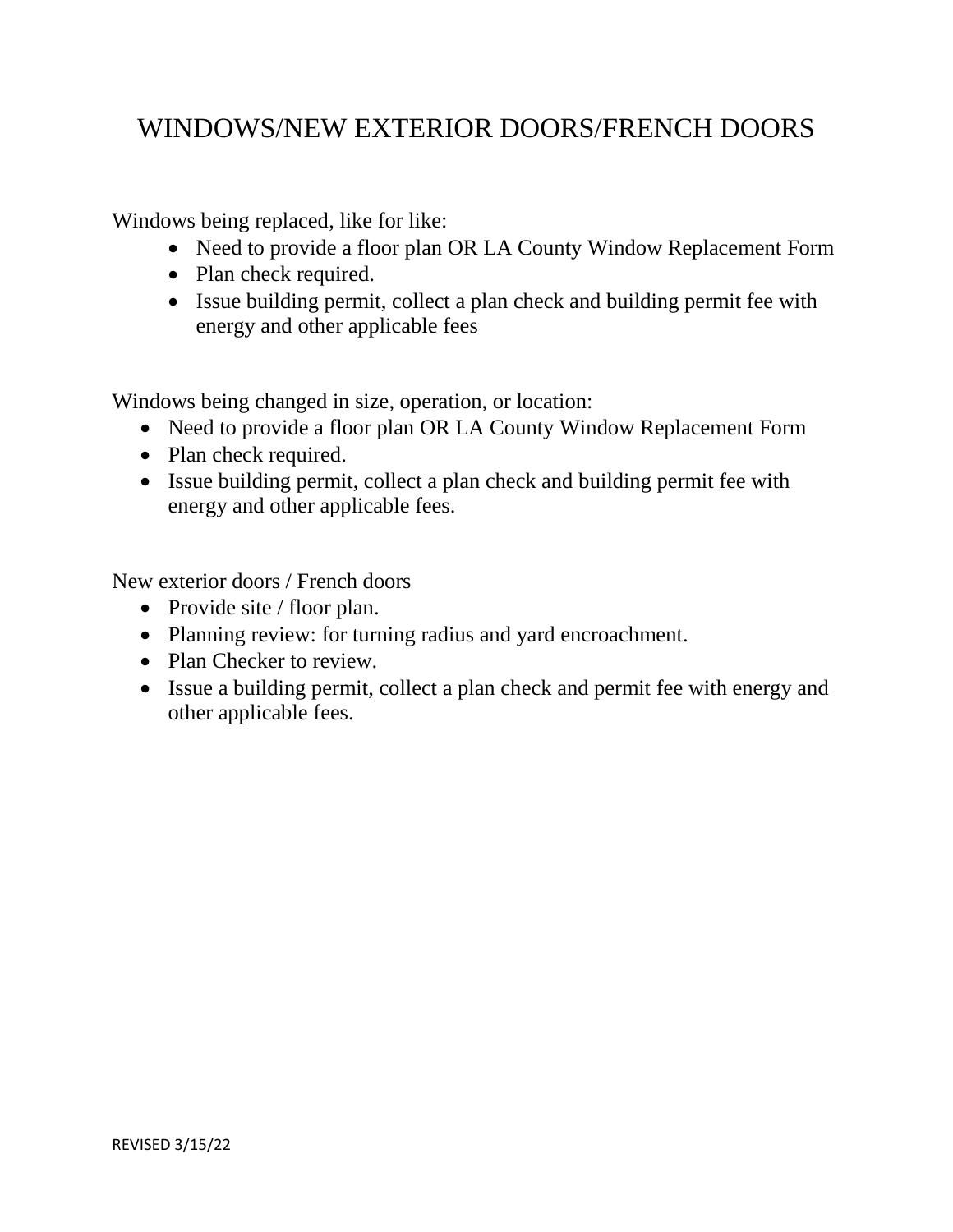## **WINDOW REPLACEMENT**



|               | Section 406.3       | DATE:                       |                    |
|---------------|---------------------|-----------------------------|--------------------|
|               | (Existing Building) | JOB ADDRESS:                |                    |
|               | Code)               | APPLICANT:                  |                    |
| PUBLIC WORKS! |                     | TOTAL # OF WINDOWS CHANGED: | <b>FIRE ZONE#:</b> |

# If Fire Zone <sup>4</sup> (Very High Fire Hazard Severity Zone), comply with the following: Exterior glazing shall be MULTI-PANE units with <sup>a</sup> minimum of ONE TEMPERED PANE, Or glass blockunits, or minimum 20-min. rated or complies with SFM12-7A-2

| <b>LOCATION</b>                                                                   | (E) TYPE CODE** | (E) WINDOW SIZE       | (N) TYPE           |                          |  |  |
|-----------------------------------------------------------------------------------|-----------------|-----------------------|--------------------|--------------------------|--|--|
| (ROOM)                                                                            |                 |                       |                    | (N) WINDOW SIZE          |  |  |
|                                                                                   |                 | <b>WIDTH X HEIGHT</b> | $CODE***$          | <b>WIDTH X HEIGHT</b>    |  |  |
|                                                                                   |                 | (INCHES)              |                    | (INCHES)                 |  |  |
|                                                                                   |                 |                       |                    |                          |  |  |
|                                                                                   |                 |                       |                    |                          |  |  |
|                                                                                   |                 |                       |                    |                          |  |  |
|                                                                                   |                 |                       |                    |                          |  |  |
|                                                                                   |                 |                       |                    |                          |  |  |
|                                                                                   |                 |                       |                    |                          |  |  |
|                                                                                   |                 |                       |                    |                          |  |  |
|                                                                                   |                 |                       |                    |                          |  |  |
|                                                                                   |                 |                       |                    |                          |  |  |
|                                                                                   |                 |                       |                    |                          |  |  |
|                                                                                   |                 |                       |                    |                          |  |  |
|                                                                                   |                 |                       |                    |                          |  |  |
|                                                                                   |                 |                       |                    |                          |  |  |
|                                                                                   |                 |                       |                    |                          |  |  |
|                                                                                   |                 |                       |                    |                          |  |  |
|                                                                                   |                 |                       |                    |                          |  |  |
|                                                                                   |                 |                       |                    |                          |  |  |
|                                                                                   |                 |                       |                    |                          |  |  |
|                                                                                   |                 |                       |                    |                          |  |  |
|                                                                                   |                 |                       |                    |                          |  |  |
|                                                                                   |                 |                       |                    |                          |  |  |
|                                                                                   |                 |                       |                    |                          |  |  |
|                                                                                   |                 |                       |                    |                          |  |  |
|                                                                                   |                 |                       |                    |                          |  |  |
| **TYPE CODE:                                                                      | DH(DOUBLE HUNG) | SH(SINGLE HUNG)       | S(SLIDER)          | C(CASEMENT)<br>FX(FIXED) |  |  |
|                                                                                   |                 |                       |                    |                          |  |  |
|                                                                                   |                 |                       |                    |                          |  |  |
|                                                                                   |                 |                       |                    |                          |  |  |
|                                                                                   | CASEMENT        |                       | SINGLE/DOUBLE HUNG | <b>SLIDER</b>            |  |  |
|                                                                                   |                 |                       |                    |                          |  |  |
|                                                                                   |                 |                       |                    |                          |  |  |
|                                                                                   |                 |                       |                    |                          |  |  |
| U factor: 0.30 or better<br><b>Energy Requirement:</b><br>SHGC0.23 or better      |                 |                       |                    |                          |  |  |
| <b>CLIMATE ZONE 8</b><br>(for U factor and SHGC: the lower the value, the better) |                 |                       |                    |                          |  |  |

**\* Legality of structures on site not verified or approved by window replacement form**